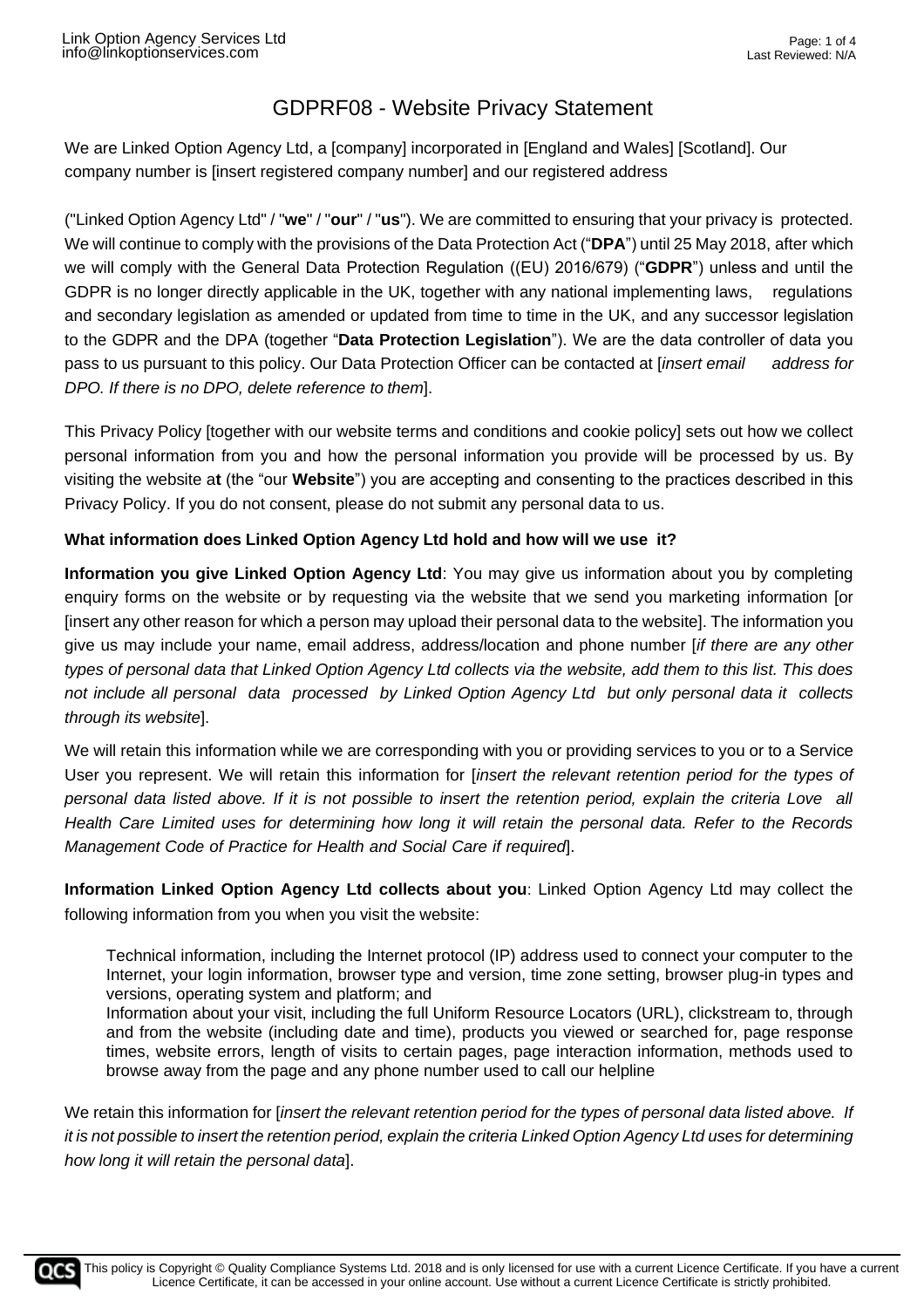**Information we receive from other sources:** This includes information we receive about you when you use other websites operated by us or other services we provide. This information may include your name, email address, postal address and phone number. We will retain this information for [*insert the relevant retention period for the types of personal data listed above. If it is not possible to insert the retention period, explain the criteria Linked Option Agency Ltd uses for determining how long it will retain the personal data*].

#### **Cookies**

The Website uses cookies to distinguish you from other users of the website. For detailed information on the cookies we use and the purposes for which we use them, please see our cookie policy *[insert hyperlink to cookie policy]*.

#### **Use Made of the Information**

Linked Option Agency Ltd may use the information we receive and/or collect about you to:

Fulfil our obligations under any contract we have entered into with you or with a Service User you represent, and to provide you or the relevant Service User with information or services you or the Service User has requested Send you newsletters and marketing information if you have consented to us doing so

Notify you of products and services we feel may interest you, or permit third parties to do so if you have provided the appropriate consent

Monitor website usage and provide statistics to third parties for the purposes of improving and developing the website and the services we provide via the website

Linked Option Agency Ltd processes personal information for certain legitimate business purposes, which include some or all the following:

Where the processing enables Linked Option Agency Ltd to enhance, modify, personalise or otherwise improve the website, its services or communications To identify and prevent fraud

To enhance the security of Linked Option Agency Ltd's network and information systems

To better understand how people interact with Linked Option Agency Ltd's websites

To administer the website and carry out data analysis, troubleshooting and testing; and

To determine the effectiveness of promotional campaigns andadvertising

If we obtain consent from you to do so, we may provide your personal details to third parties so that they can contact you directly in respect of services in which you may be interested.

Where we are processing personal data we have obtained via the website on the basis of having obtained consent from you, you have the right to withdraw your consent to the processing of your personal data at any time. If you would like to withdraw your consent or prefer not to receive any of the above-mentioned information (or if you only want to receive certain information from us) please let us know by contacting us via the following webpage [*insert link to webpage*]. Please bear in mind that if you object, this may affect our ability to carry out the tasks above for your benefit.

If you wish to have your information removed from our database or if you do not want us to contact you for marketing purposes, please let us know by clicking the "Unsubscribe" option in any email we send to you and providing the details requested or by contacting us via the following webpage [*insert webpage link*] and we will take steps to ensure that this information is deleted as soon as reasonably practicable.

We will not share, sell or distribute any of the information you provide to us (other than as set out in this policy)

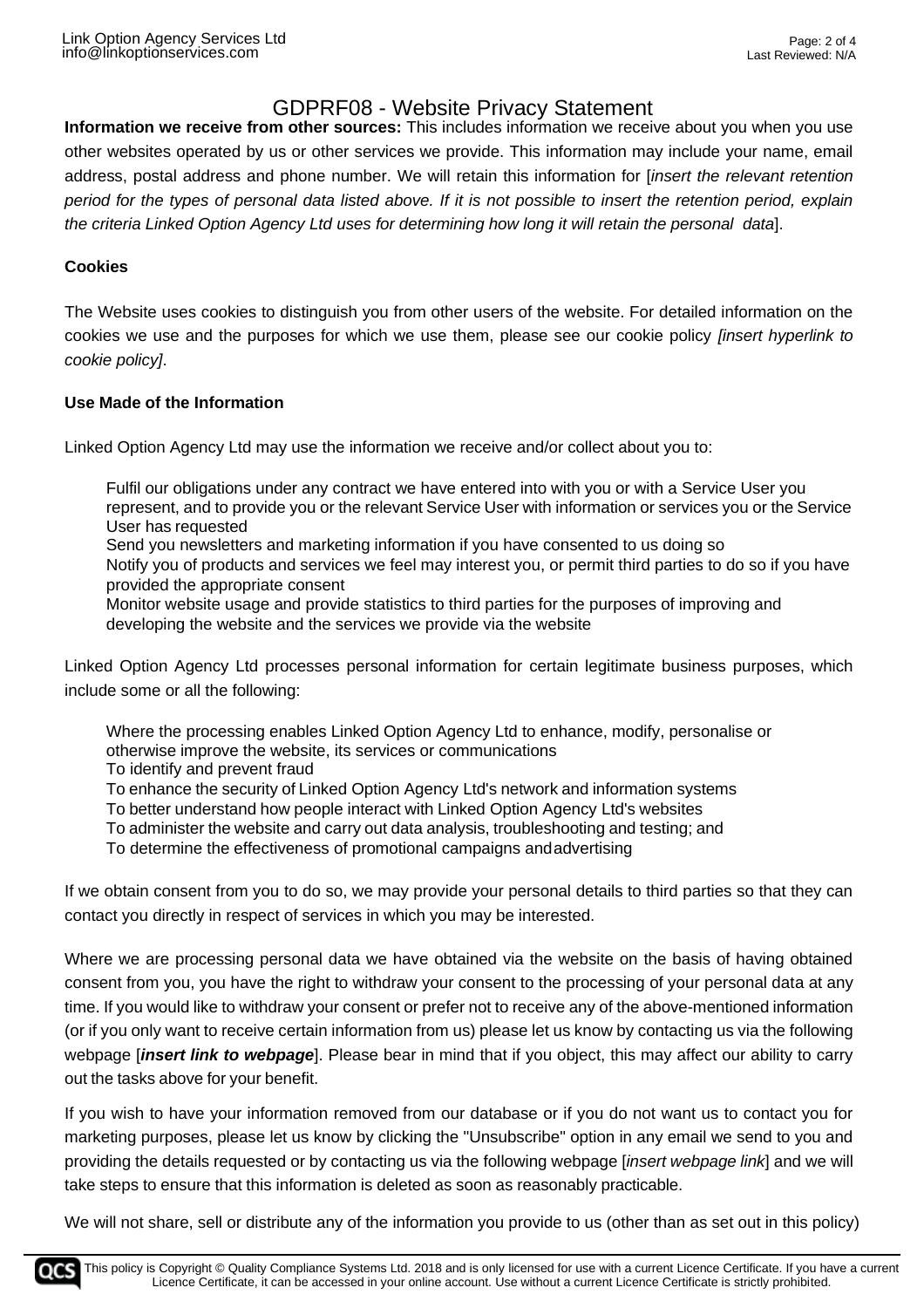without your prior consent, unless required to do so by law.

We may carry out automated decision-making using the personal data you provide to us. We do so to [i*nsert an explanation about the automated decision-making (including profiling) that you carry out. You should explain the logic involved and the significance and potential consequences for the Data Subject. For example, if you track their behaviour on your website to send targeted advertising, explain this process. If you do not carry out any automated decision making, you can delete this policy entry]*.

#### **Third Party Sites**

Our website may contain links to third party websites, including websites via which you are able to purchase products and services. They are provided for your convenience only and we do not check, endorse, approve or agree with such third-party websites nor the products and/or services offered and sold on them. We have no responsibility for the content, product and/or services of the linked websites. Please ensure that you reviewall terms and conditions of website use and the Privacy Policy of any such third-party websites before use and before you submit any personal data to those websites.

#### **How Safe is your Information?**

Where we have given you (or where you have chosen) a password which enables you to access certain parts of the website, you are responsible for keeping this password confidential. We ask you not to share a password with anyone.

Protecting your security and privacy is important to us and we make every effort to secure your information and maintain your confidentiality in accordance with the terms of the Data Protection Legislation. The website is protected by various levels of security technology, which are designed to protect your information from any unauthorised or unlawful access, processing, accidental loss, destruction and damage.

We will do our best to protect your personal data but the transmission of information via the Internet is not completely secure. Any such transmission is therefore at your own risk.

#### **Disclosure of your Information**

We may share your personal information with any member of our group, which means our subsidiaries, our ultimate holding company and its subsidiaries, as defined in section 1159 of the Companies Act 2006. We may share your information with selected third parties including:

Business partners, suppliers and sub-contractors for the performance of any contract we enter with them or you

Third parties who may wish to contact you in respect of services or products they offer or sell whichmay be of interest to you, provided we receive your consent to such disclosure; and/or advertisers and advertising networks that require the data to select and serve relevant adverts to you and analytics and search engine providers that assist us in the improvement and optimisation of the website

Please note we may need to disclose your personal information where we:

Sell any or all our business or assets or we buy another business or assets in which case we may disclose your personal data to the prospective buyer or seller

Are under a legal duty to comply with any legal obligation or to enforce or apply our terms and conditions; or

Need to disclose it to protect our rights, property or the safety of our customers or others, including the exchange of information with other companies, organisations and/or governmental bodies for the purposes of fraud protection and credit risk reduction

#### **Where we Store your Personal Data** *[if Linked Option Agency Ltd does not transfer personal data*